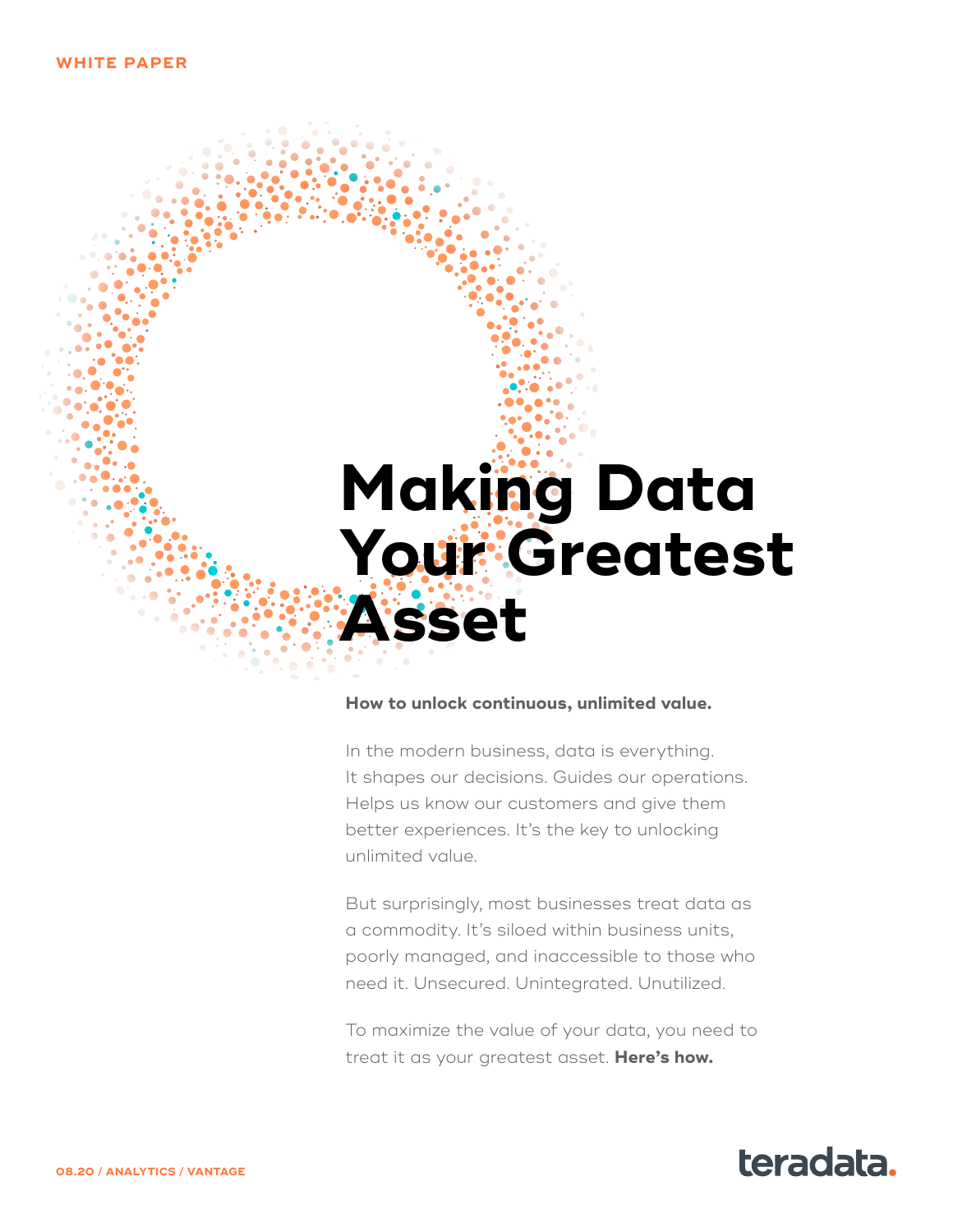# **It's time to rethink your approach to data.**

#### **MOVE FROM**

## **Business unit– focused**

**Data is restricted to a single business unit.** 

#### **TO Enterprisefocused**

**Treat data as your most valuable asset.**

Traditionally, data has been owned by specific business units who collect and use it for their own purposes. But this approach wastes resources and restricts the value of that data, producing narrow views of the individual parts of the business—not the business as a whole.

The right approach is to own the data not at a business unit level, but at the enterprise level, with a focus on end-to-end requirements across multiple functions. All data, no matter its source or origin, becomes a CXO responsibility, treated as the business's most valuable asset. Now, everyone across the organization can get actionable answers to crossfunctional questions and obtain a holistic view of the enterprise.

*"We have built a single version of truth with a very powerful data model using Teradata Vantage. The simplicity of the data model and the power of Vantage allows us to separate some business and to deliver it to others, and at the same time, bring in and incorporate other businesses to us."* 

#### **José Manuel Valiňo**

Executive Director of Information Technology, Innovation, Process, and Operations, ABANCA

## teradata.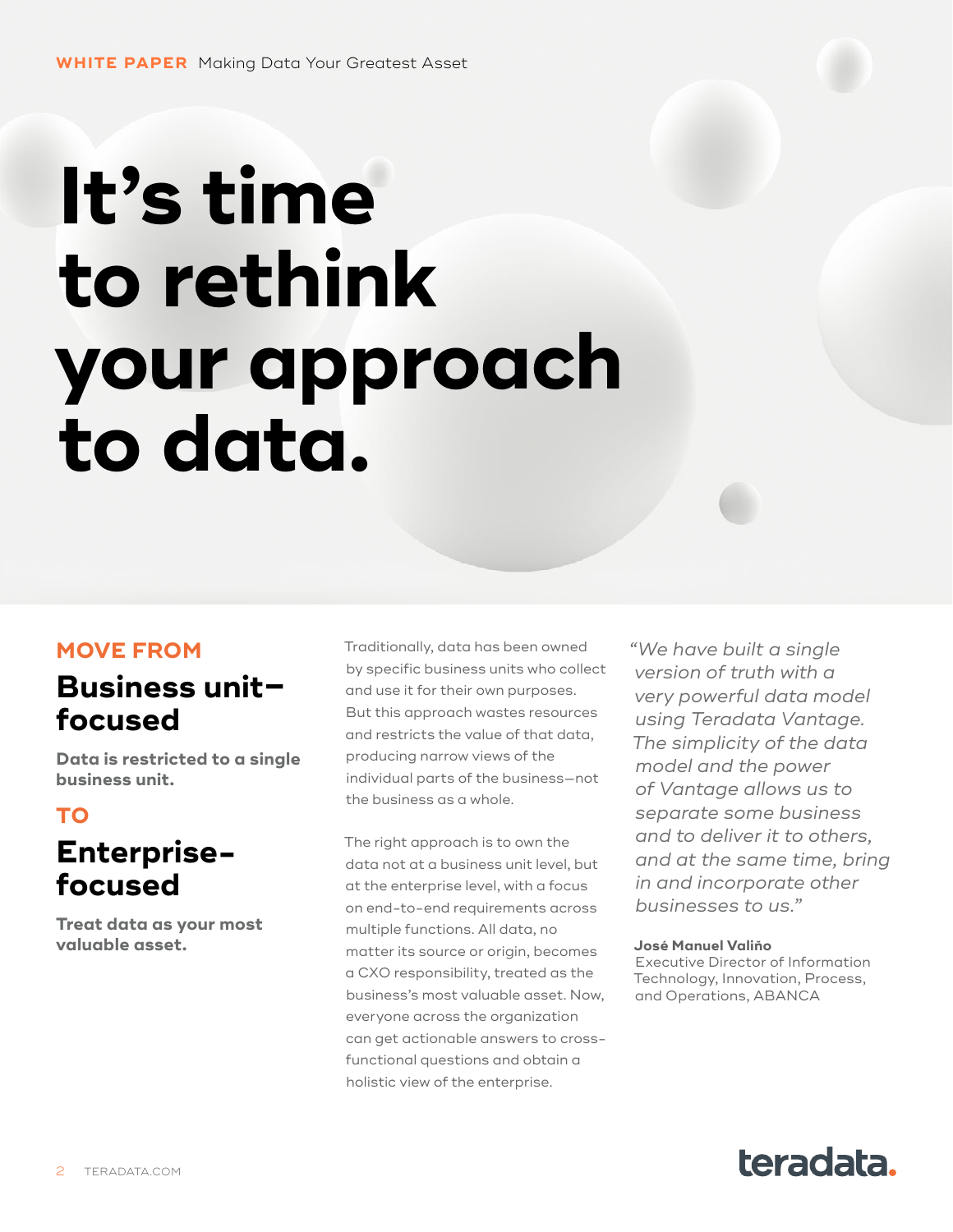#### **MOVE FROM**

## **Siloed**

**Data is duplicated across many silos.**

## **TO**

## **Reusable**

**Store once, use many times.** As with business unit–focused data, siloed data can't deliver its true value because it lacks the cohesion and uniformity that's necessary for the business to act quickly. When people and departments duplicate their data instead of sharing it, they're not working off the same information. The result is data drift, which results in inconsistencies, confusion, and a loss of agility.

Instead of duplicating your data for every use case, your business needs to store it once in the data analytics ecosystem and ensure it is accessible to everyone who needs it, moving the analytics to the data (not the other way around).

*"It's really about bringing in all the disparate sources of data so that you can interact with them in one sandbox. If your data is siloed you're not going to be able to get the full value out of it because the customer that's giving you that data is not siloed."* 

#### **Seth Moore**

VP, Analytics & Business Intelligence, Overstock

#### **MOVE FROM**

## **Isolated**

**Data is isolated and not combined with other data.**

#### **TO Integrated**

**More answers. Deeper insights.** Data in isolation delivers limited value—a myopic view of a small fraction of the business. The true power of enterprise data comes from combining multiple sources and types of data to produce a broader view of the organization and get answers to the most complex questions.

Maybe your next marketing breakthrough is hidden in your inventory data; maybe finance data is the key to overcoming a major sales challenge. This kind of cross-functional analysis drives efficiency without data overlap, accelerates data engineering efforts, and enables new levels of competitive advantage.

*"We understand very granular costing and profitability of every shipment, and because it's at the level of the shipment, we can aggregate it up to trade lanes, countries, products, customers, and then we can start to take action on pricing, revenue management, capacity management, and so on. We can be very surgical about how we approach pricing, costing, and profitability."* 

**Graeme Aitken** VP of Business Controlling, DHL Express

teradata.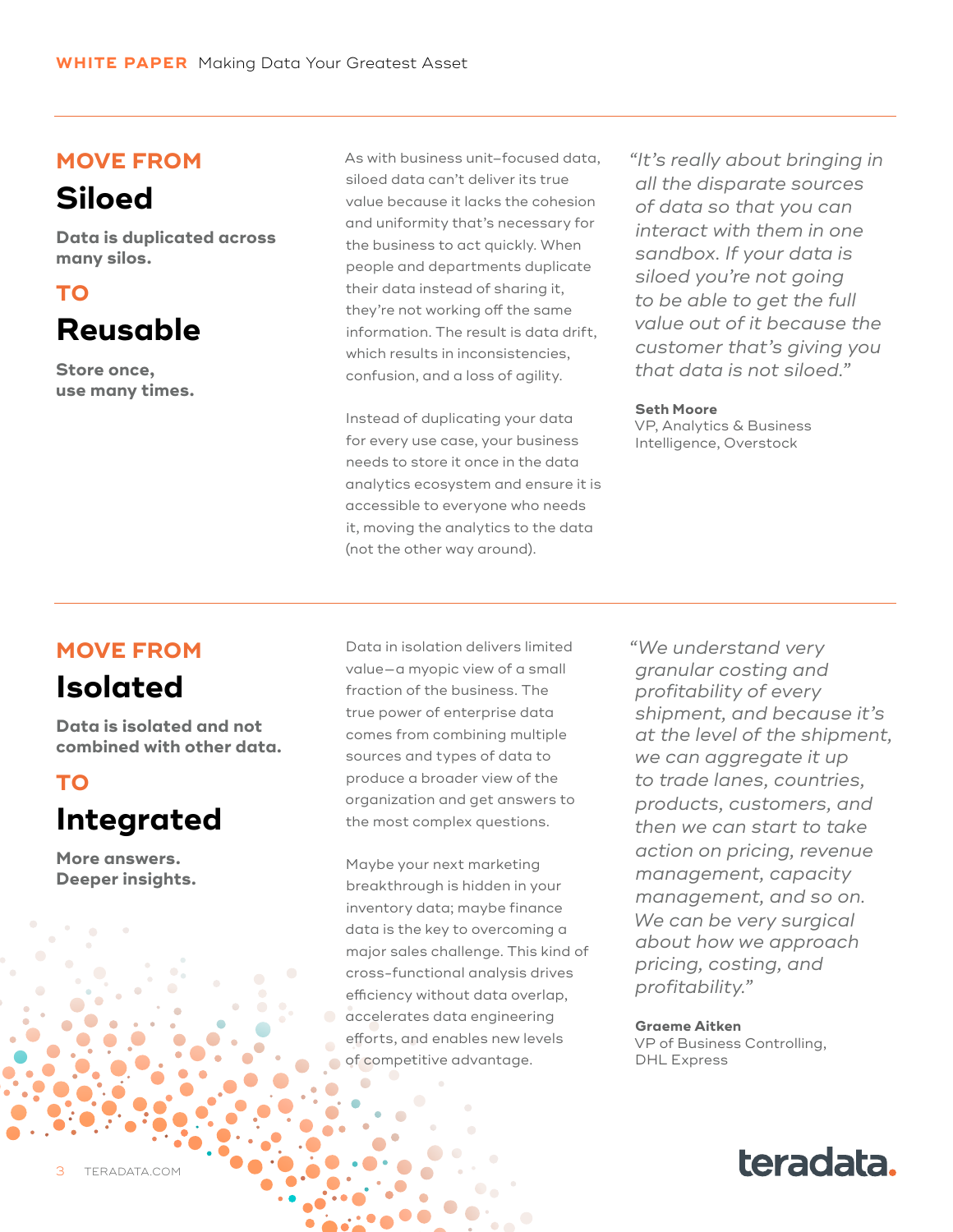#### **MOVE FROM**

## **Constrained**

**Data is manipulated to answer specific questions.**

#### **TO Scalable**

**Answer any question, any time, at scale.**

For data to become a truly highyield asset, it must be delivered at multidimensional scale across eight core dimensions: Data Volume, Data Latency, Query Data Volume, Query Complexity, Query Concurrency, Query Response Time, Schema Sophistication, and Mixed Workloads.

This poses a problem for traditional analytics platforms that can only increase the scale of one dimension at the cost of another. But Teradata's multidimensional scalability enables each dimension to scale independently, giving users the flexibility to ask any question, any time, unconstrained by technology.

*"We have so much data in different locations. We shipped eight million units and operated on nineteenthousand miles of road, which does create lots of different data points, lots of data to sift through. But having everything in the data warehouse let us scale everything up, and instead of looking at one location on our network, we were able to look at the whole network."*

#### **Amber Huber**

Manager of Network Planning and Systems, Norfolk Southern Corporation

#### **MOVE FROM**

#### **Unmanaged**

**Data is inconsistent in how it is managed.**

#### **TO Managed**

**Get the most out of your data.**

If data is to be your most valuable asset, you need to treat it with the same rigor and consistency you'd apply to other critical resources. To get the desired results faster and more effectively while also reducing the overall cost of data, data needs to be managed, which includes overseeing its reliability, quality, governance, and lifecycle; measured by defining key metrics against its value, usage, and contribution; and monitored by understanding and driving consumption of the data and ensuring frictionless utilization.

*"Teradata is an enterprise system. Our biggest consumer, which is justifiably the biggest because they're the biggest section of the bank, is personal and commercial banking. US wealth management is a big user of Teradata. AML, fraud, CRM systems, insurance, they all rely on Teradata to store their data and do their analytics."*

#### **Ahmad El-Kays**

Senior Director, Enterprise Data Analytics Architecture, RBC

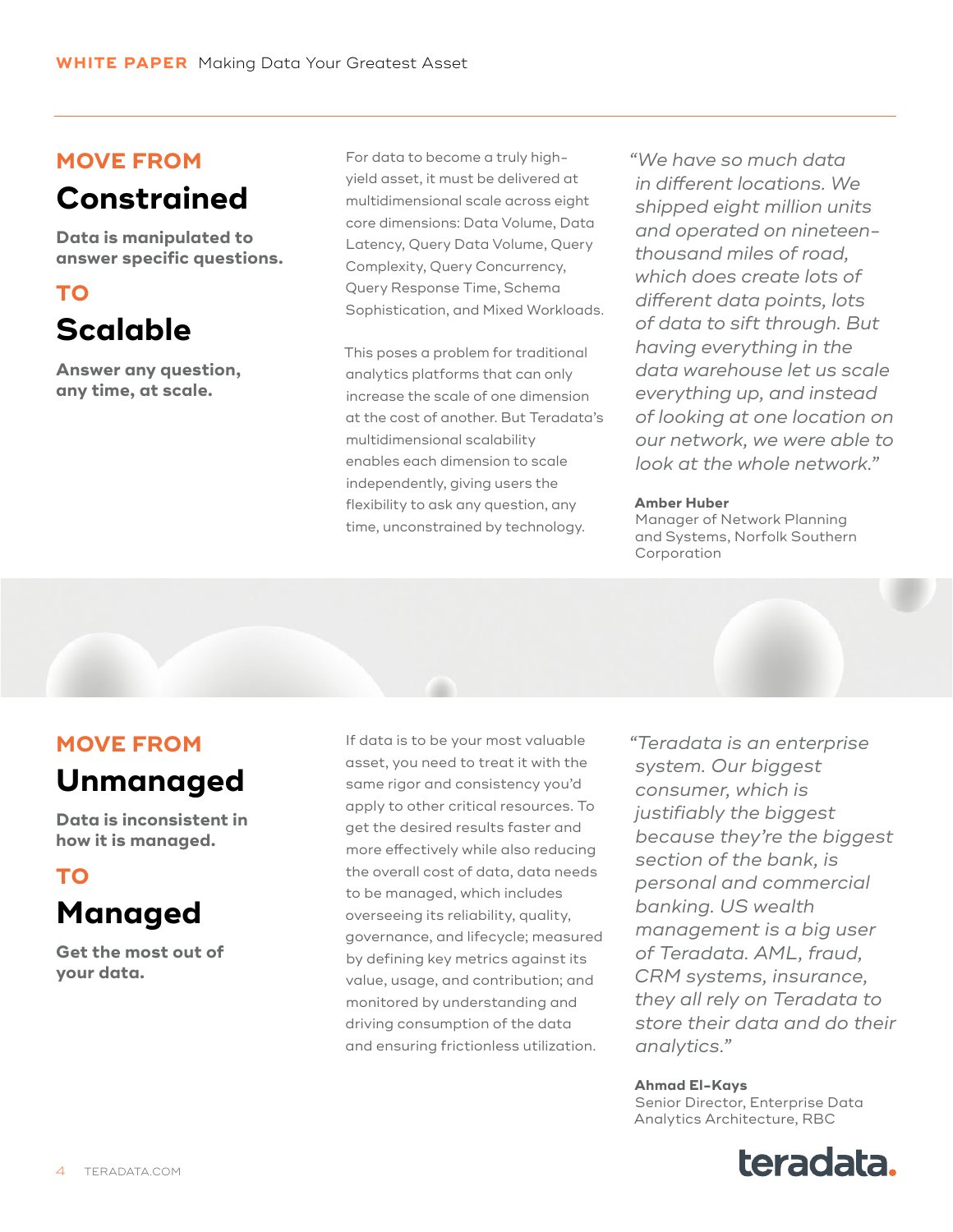#### **MOVE FROM**

## **Limited**

**Only select users have access to the data.**

#### **TO Democratized**

**Empower everyone to work with data.**

When more people and processes in your business have frictionless access to all the data, the more value is created. And with so much data coming into the modern enterprise, users need a flexible, agile, untethered way to access the right data, analytics, models, and advanced functions based on their requirements.

To create an effective and widely adopted data culture, you need a platform that can accommodate functionally unlimited users and concurrency while managing tactical and strategic queries with sophisticated workload management at scale.

*"We need to get to the data, we need to do daily logs and ingestion, and that's where Teradata greatly helps us. It really delivers the value. It allows the business people to really approach the customers."*

**Jan Romportl** Chief Data Scientist, O2 Czech Republic

 $\bullet$ 

Ċ

#### **MOVE FROM**

#### **Unprotected**

**Data is vulnerable to breaches, and security measures are not followed.**

## **TO**

## **Secured**

**Protect your most valuable asset.**

It goes without saying that safeguarding your data is critical to ensuring ongoing customer trust and competitive advantage. But with the amount of data flowing into modern organizations, keeping it all protected, yet accessible to the right users (and compliant to evolving regulations), is a huge challenge.

Today, protecting your data means managing vulnerability, encryption, and authentication, while delivering role-based access and ensuring fine-grained security controls.

*"Who is using the data, who's accessing it, why they're using it, where is it coming from—all of that is captured… It's important because we need to understand how data is flowing and how people are using it. A lot of the reasons why we do the lineage or figure out how data has moved is regulatory."*

#### **Ahmad El-Kays**

Senior Director, Enterprise Data Analytics Architecture, RBC